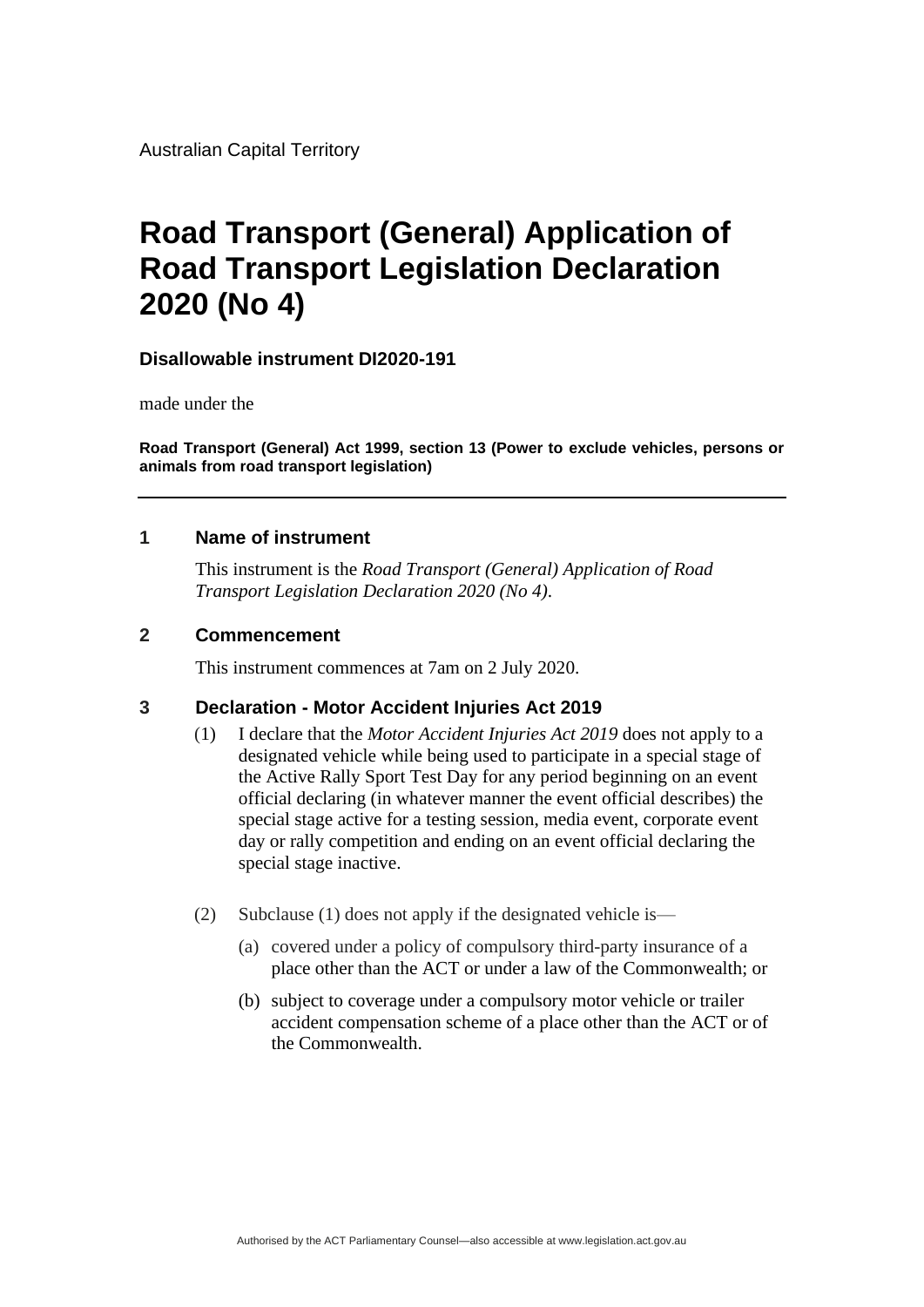#### **4 Declaration – other road transport legislation**

I declare that the following road transport legislation does not apply to designated vehicle or the driver of an entrant vehicle, while participating in a special stage of the Active Rally Sport Test Day for any period beginning on an event official declaring (in whatever manner the event official describes) the stage active for a testing session, media event, corporate event day or rally competition and ending on an event official declaring the stage inactive:

- (a) the *Road Transport (Driver Licensing) Act 1999*;
- (b) the *Road Transport (Safety and Traffic Management) Act 1999*; and
- (c) the *Road Transport (Vehicle Registration) Act 1999*.

#### **5 Definitions**

In this instrument:

*designated vehicle* means any of the following vehicles:

- (a) a registered entrant motor vehicle;
- (b) a registered promotional or official vehicle;
- (c) an unidentified motor vehicle; or
- (d) an uninsured motor vehicle.

#### *entrant motor vehicle* means:

- (a) a vehicle entered for competition for the Active Rally Sport Test Day, to take part in the stages; or
- (b) a promotional or official vehicle being used for promotional or official purposes during the special stages.

*event* means the Active Rally Sport Test Day taking place on 2 July 2020 within Kowen Forrest.

*event official* means an official for the event who holds an official's licence from Motorsport Australia that authorises the official to declare event stages active or inactive.

*registered* means registered under the *Road Transport (Vehicle Registration) Act 1999.*

*special stage* for the event, means a road or road related area identified for the event outlined in the map at Schedule 1 – Active Rallysport Test Day.

*unidentified motor vehicle*—see the *Motor Accident Injuries Act 2019, section 327.*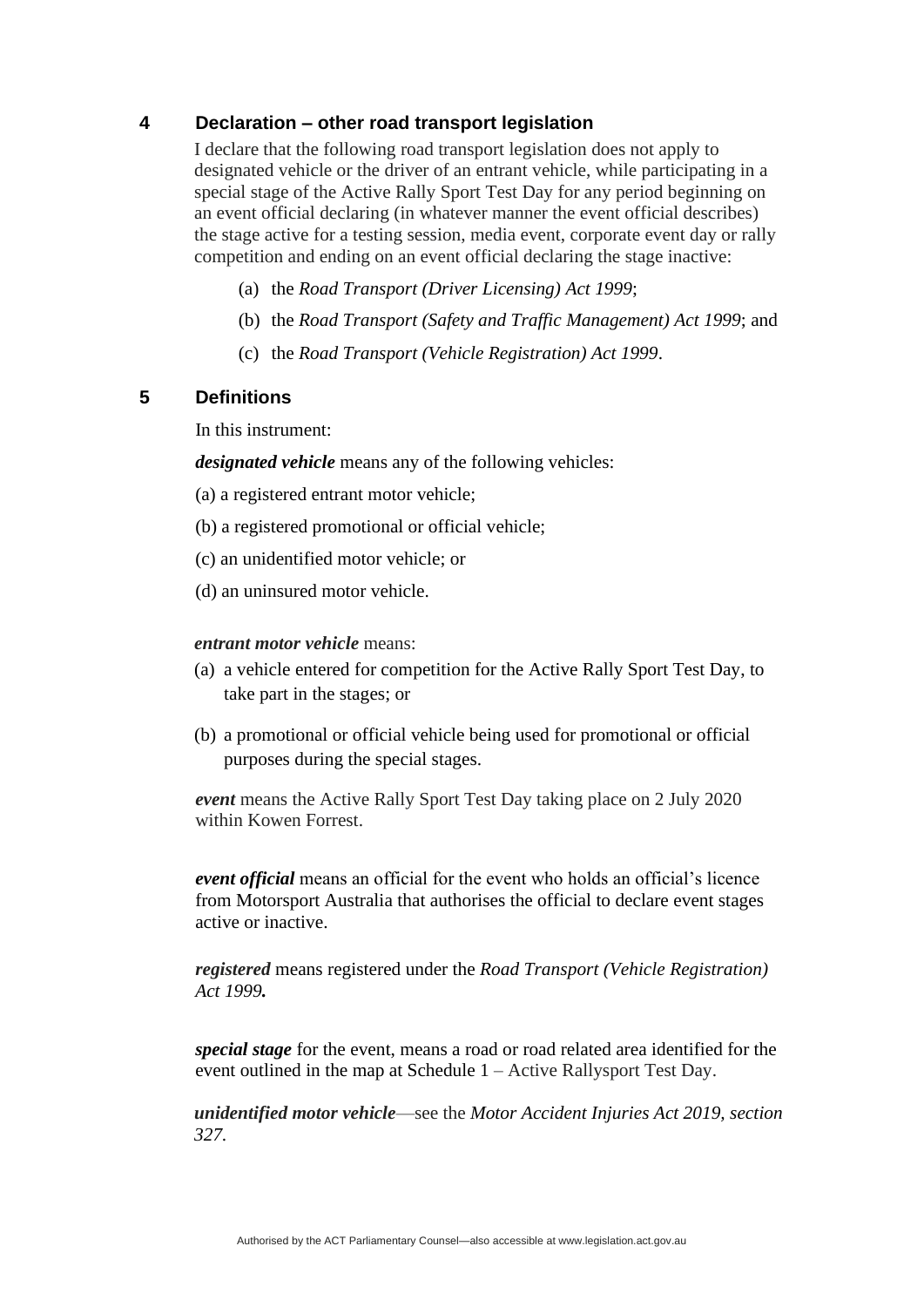*uninsured motor vehicle*—see the *Motor Accident Injuries Act 2019, section 325.*

### **6 Expiry**

This instrument expires at 5pm on 2 July 2020.

Shane Rattenbury MLA Minister for Justice, Consumer Affairs and Road Safety

29 June 2020